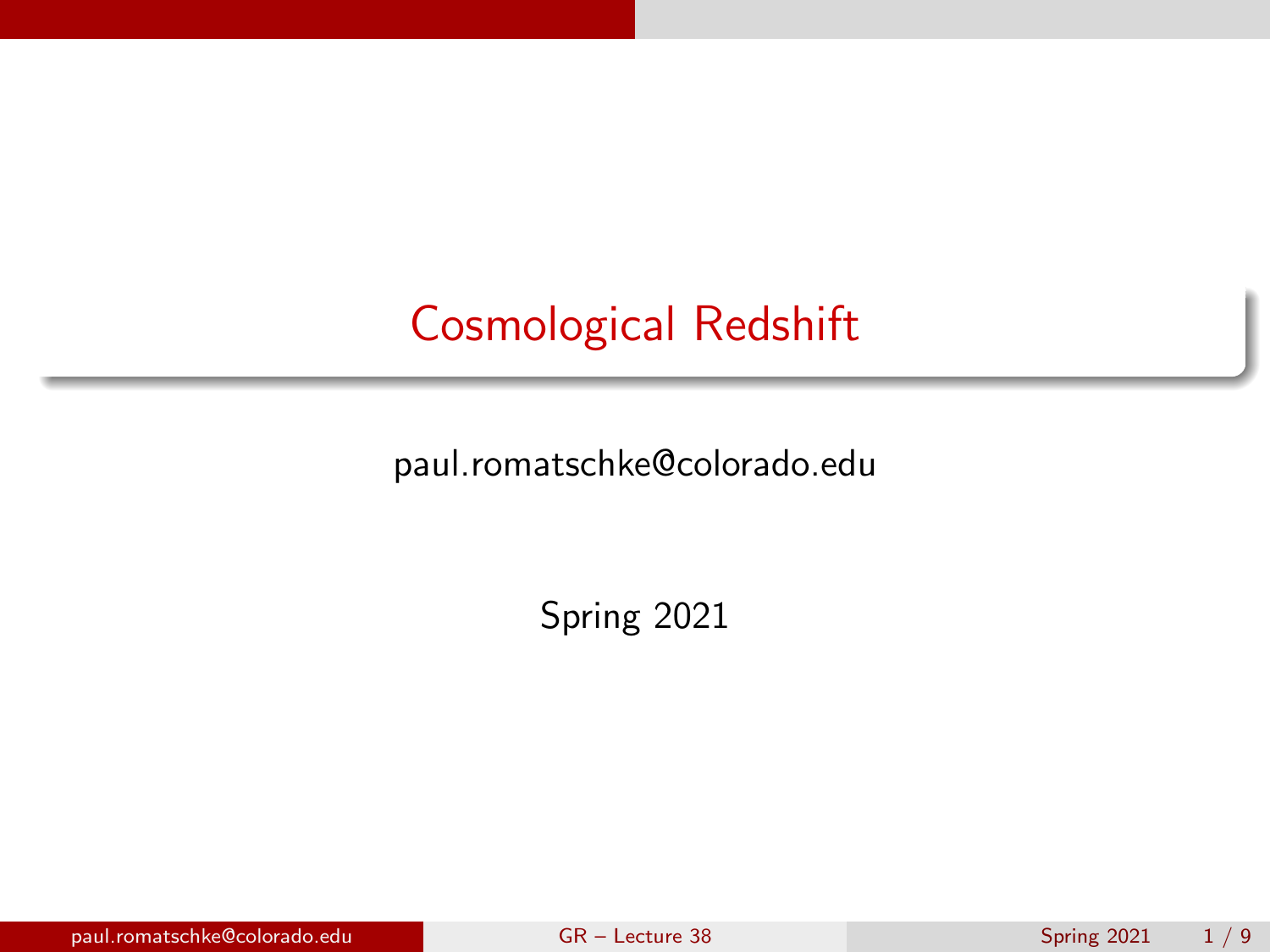- In lecture 30, we discussed gravitational redshift in a Schwarzschild geometry
- In this lecture, we revisit this effect for an FLRW universe
- We will find that the scale factor and the redshift factor are related
- This lets cosmologists convert distances into redshift and vice versa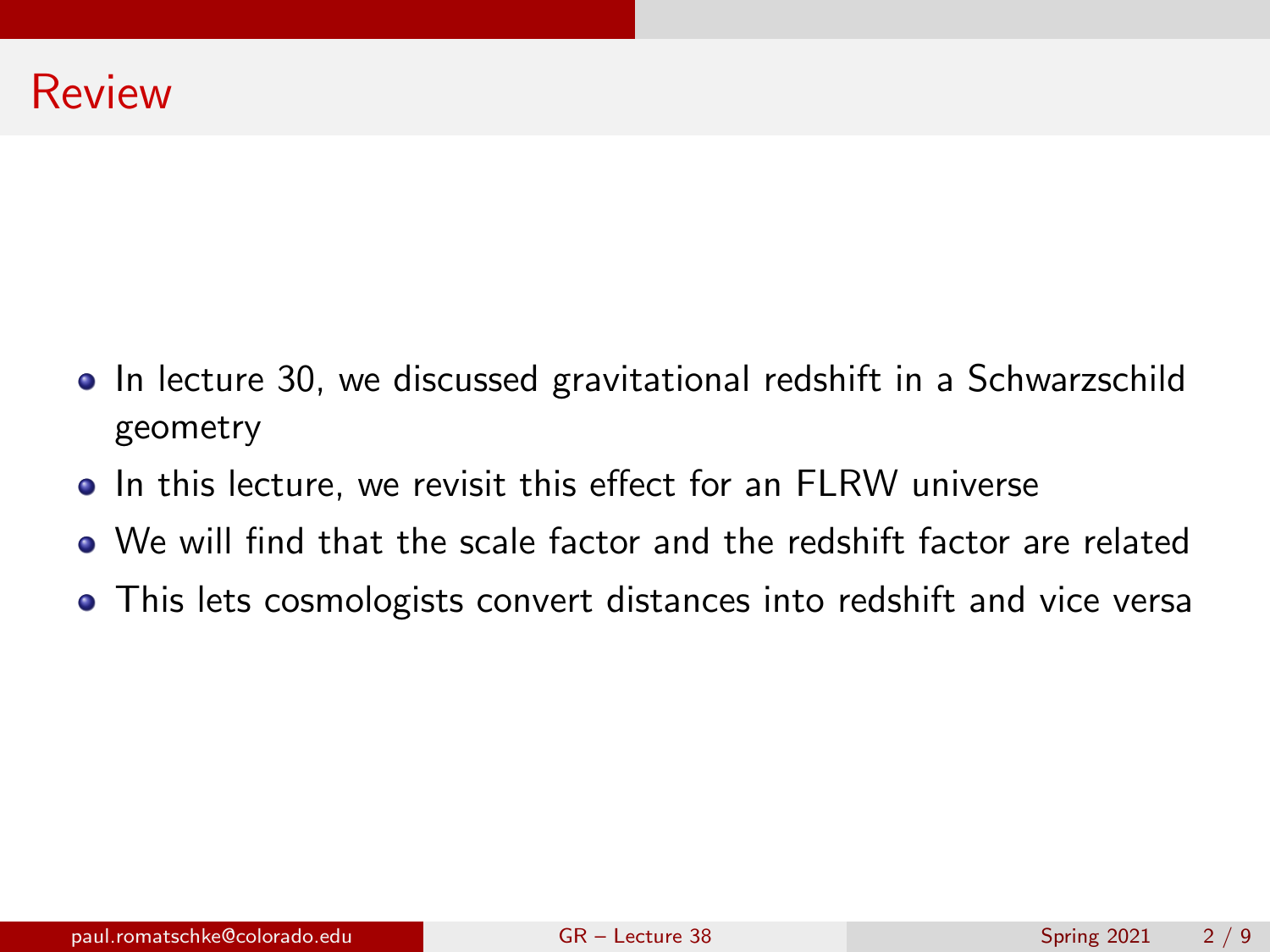#### Energy of a Photon

- The energy of a photon is given by  $E = \hbar \omega$
- In GR units and notation, we can write

$$
E = -p^{\mu} u_{\mu} , \qquad (38.1)
$$

- Here  $p^{\mu}$  is the momentum 4-vector of the photon
- and  $u^{\mu}$  is the 4-velocity of the observer
- For a static observer,  $\mathbf{u}^{\mu}=\left(1,\vec{0}\right)$  so that  $\mathbf{u}_{\mu}=\left(\mathbf{\mathit{g}}_{00},\vec{0}\right)$
- For a FLRW metric,  $g_{00} = -1$  so that for a static observer

$$
-p^{\mu}u_{\mu} = -E g_{00} = E \tag{38.2}
$$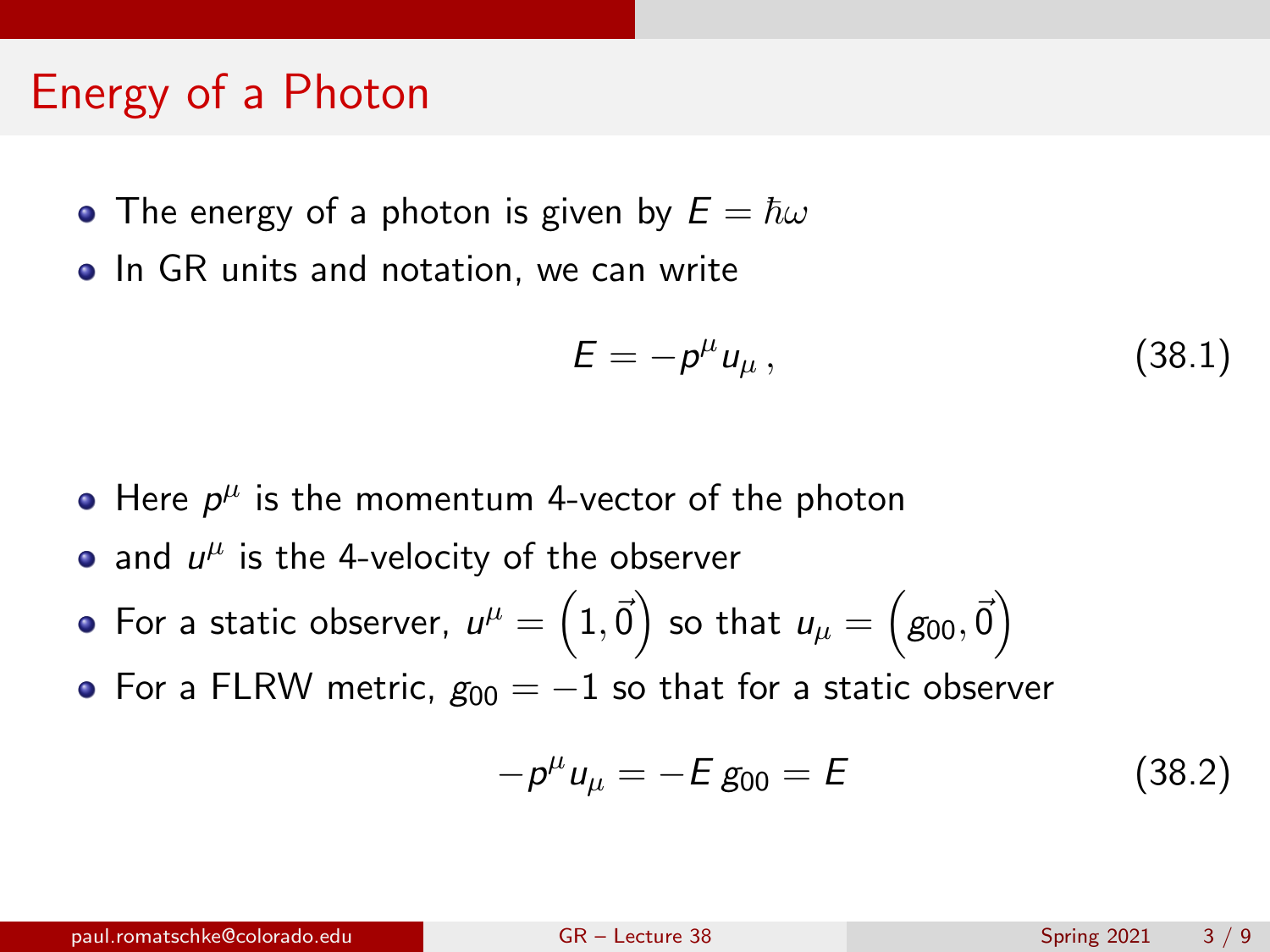### A different look

• For a photon, the 4-momentum is given by

$$
\rho^{\mu} = \frac{dx^{\mu}}{d\lambda}.
$$
 (38.3)

So for a static observer in FLRW we have

$$
E = \frac{x^0}{d\lambda} = \frac{dt}{d\lambda} \tag{38.4}
$$

- We want to relate E to the scale factor  $a(t)$  in FLRW
- We can do this by using the geodesic equation for photons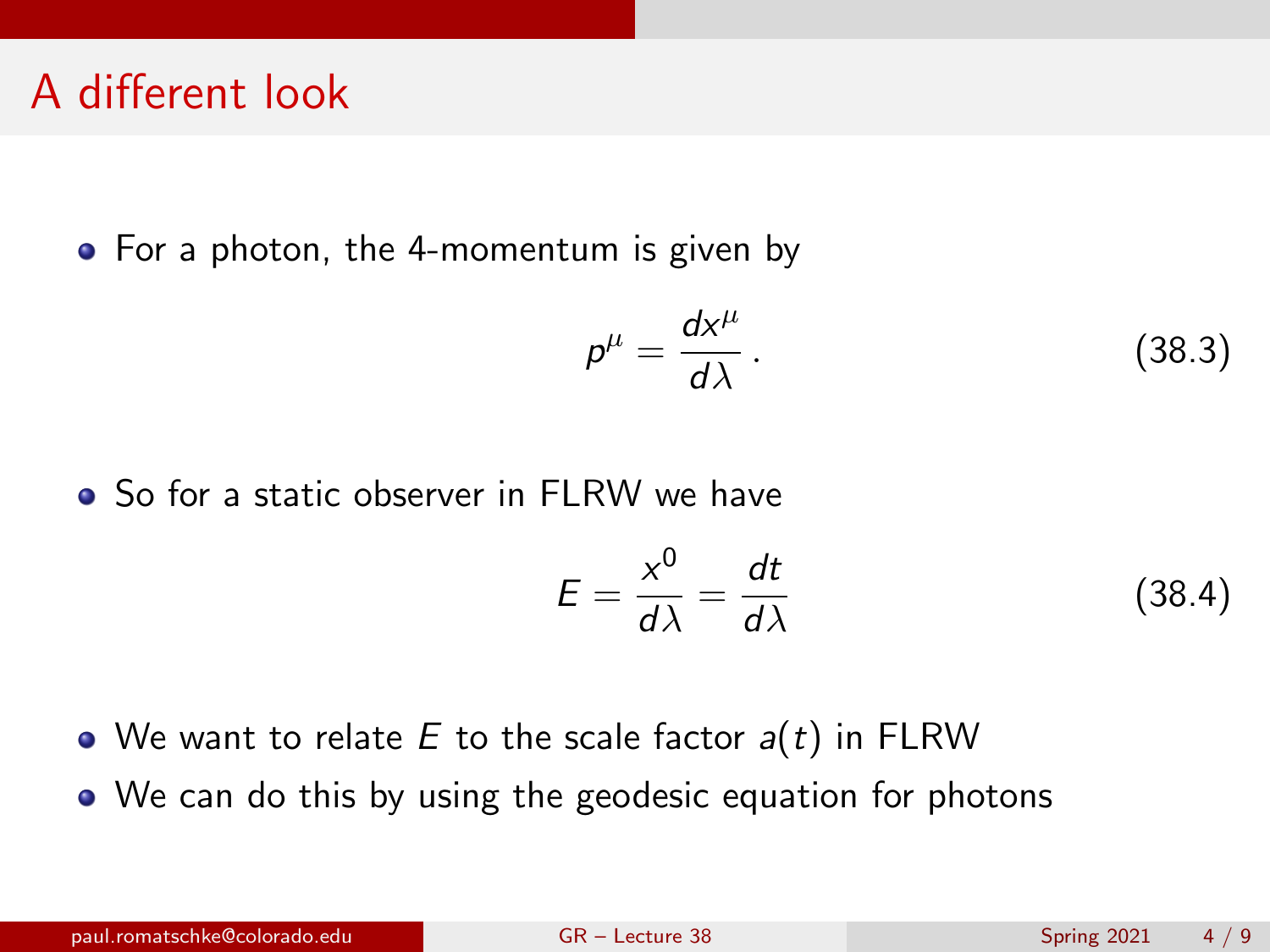#### Geodesics for Photons

• Recall the geodesic equation

$$
\frac{d^2x^{\mu}}{d\lambda^2} + \Gamma^{\mu}_{\alpha\beta}\frac{dx^{\alpha}}{d\lambda}\frac{dx^{\beta}}{d\lambda} = 0.
$$
 (38.5)

• For photons traveling *radially*  $(d\Omega = 0)$  in a FLRW metric this gives

$$
\frac{d^2t}{d\lambda^2} + \frac{a\dot{a}}{1 - \kappa r^2} \left(\frac{dr}{d\lambda}\right)^2 = 0.
$$
 (38.6)

• Since photons travel at the speed of light, we have

$$
ds^2 = 0 = -dt^2 + \frac{a^2}{1 - \kappa r^2} dr^2
$$
 (38.7)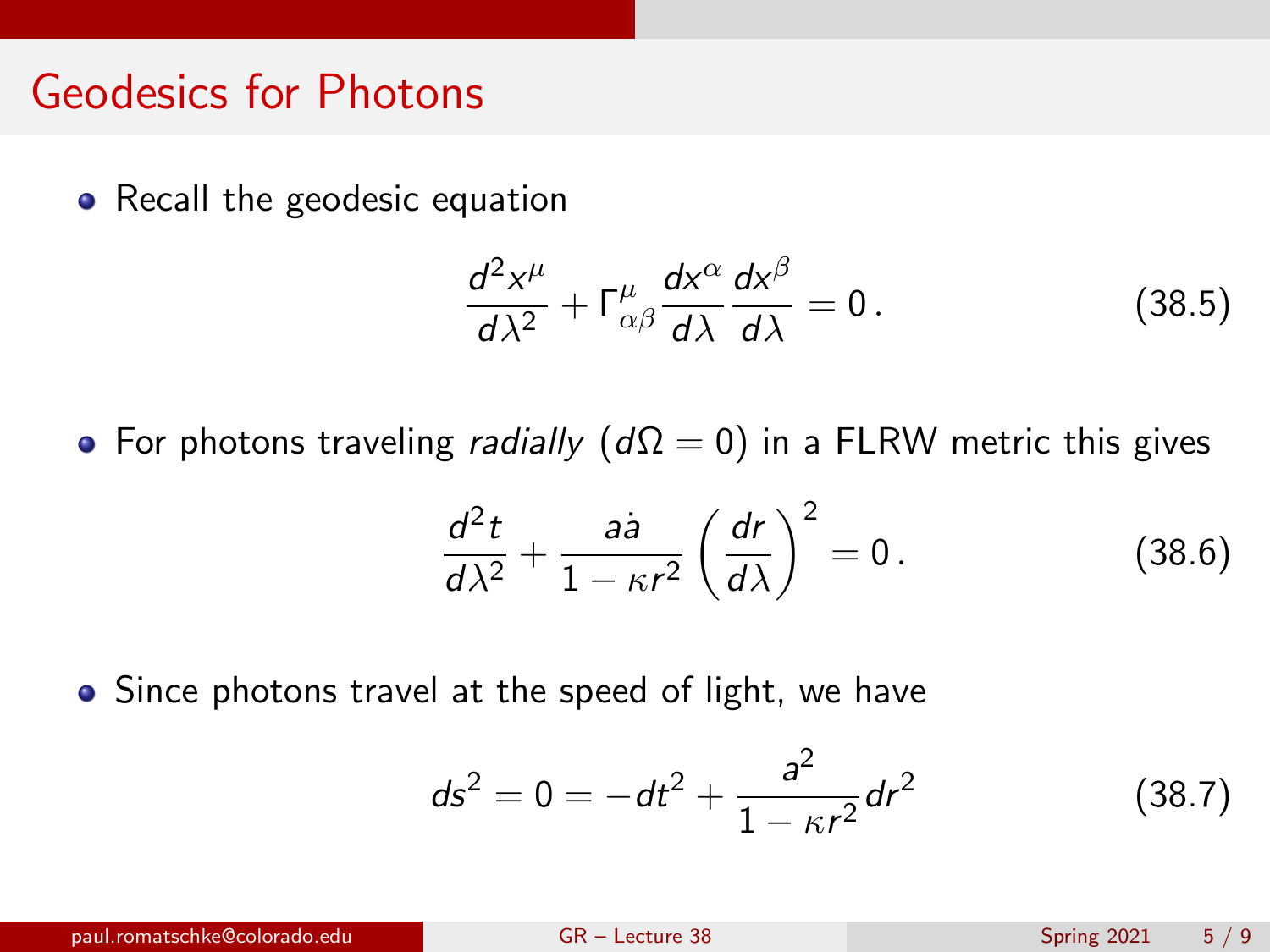#### Geodesics for Photons

• So we find for the geodesic equation of radial photons

$$
\frac{d^2t}{d\lambda^2} + \frac{\dot{a}}{a} \left(\frac{dt}{d\lambda}\right)^2 = 0.
$$
 (38.8)

• Since 
$$
\dot{a} = \frac{da}{dt} = \frac{da}{d\lambda} \frac{d\lambda}{dt} = \frac{a'}{t'}
$$
 we have  

$$
t'' + \frac{a'}{a}t' = 0.
$$
 (38.9)

Substituting  $t' = y$  we get

$$
y' = -\frac{a'}{a}y,\tag{38.10}
$$

This has the solution  $y = \frac{\text{const}}{2}$  $\frac{\text{nst}}{a}$  such that

$$
\frac{dt}{d\lambda} = \frac{\text{const}}{a(t)} \tag{38.11}
$$

paul.romatschke@colorado.edu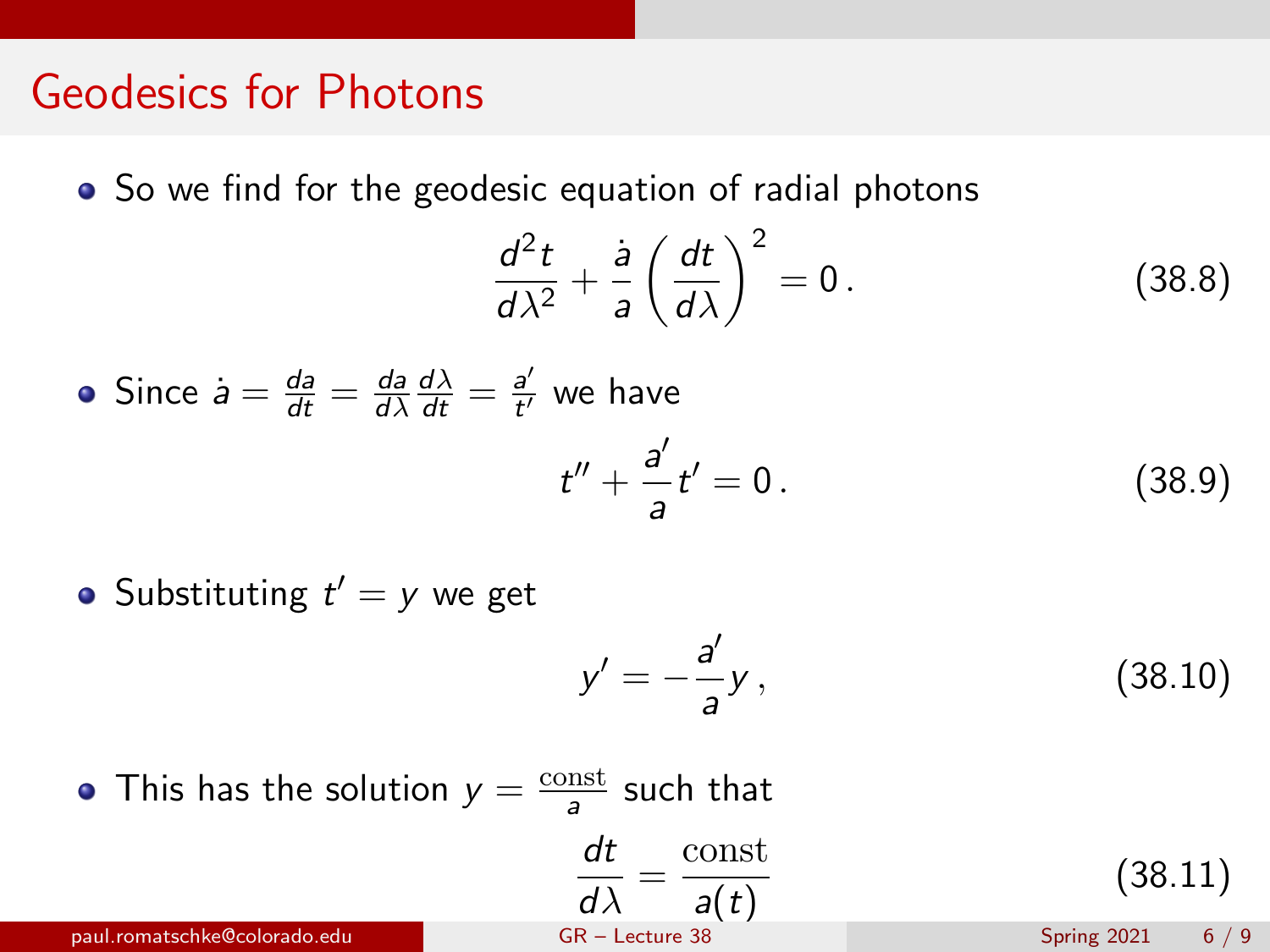## Cosmological Redshift

We find that for radially moving photons in FLRW, the photon energy is given by

$$
E = \frac{dt}{d\lambda} = \frac{\text{const}}{a(t)}
$$
 (38.12)

• Since the photon's energy is proportional to its frequency, two observers at times  $t_1, t_2$  will measure frequencies  $\omega_1, \omega_2$  related by

$$
\frac{\omega_1}{\omega_2} = \frac{a_2}{a_1} \,. \tag{38.13}
$$

• The photon frequencies appear **redshifted** because of the expanding universe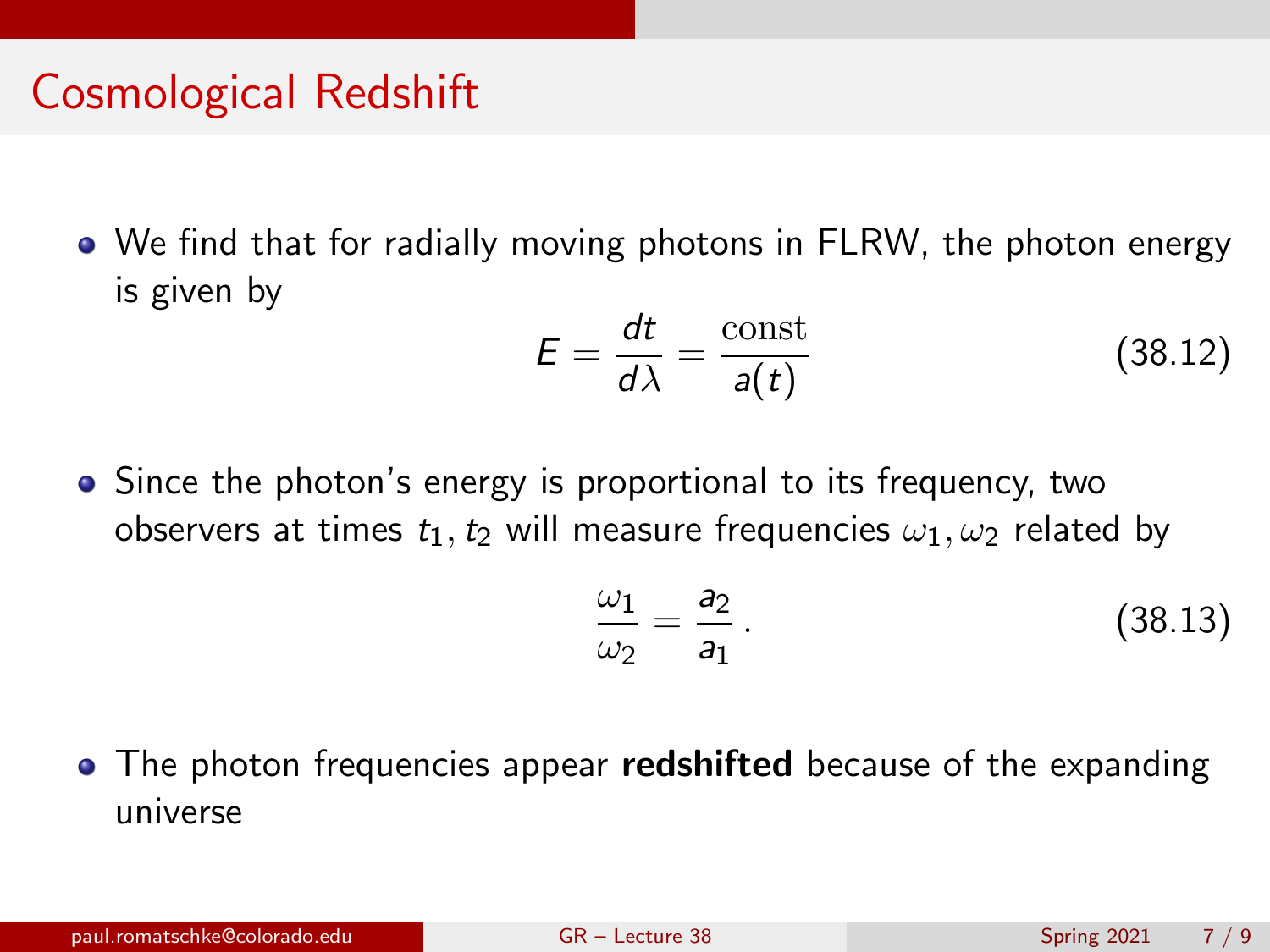## Cosmological Redshift

- This is particularly useful if we take one observer to be today, e.g.  $t_2 = t_0$
- We can introduce the **cosmological redshift factor**

$$
z = \frac{\omega - \omega_0}{\omega_0} = \frac{a_0}{a(t)} - 1 \tag{38.14}
$$

 $\bullet$  In terms of z, we have

$$
\frac{a(t)}{a_0} = \frac{1}{1+z} \,. \tag{38.15}
$$

- If there is no redshift,  $z = 0$ , and  $a(t) = a_0$
- Bigger z implies smaller  $a(t)$